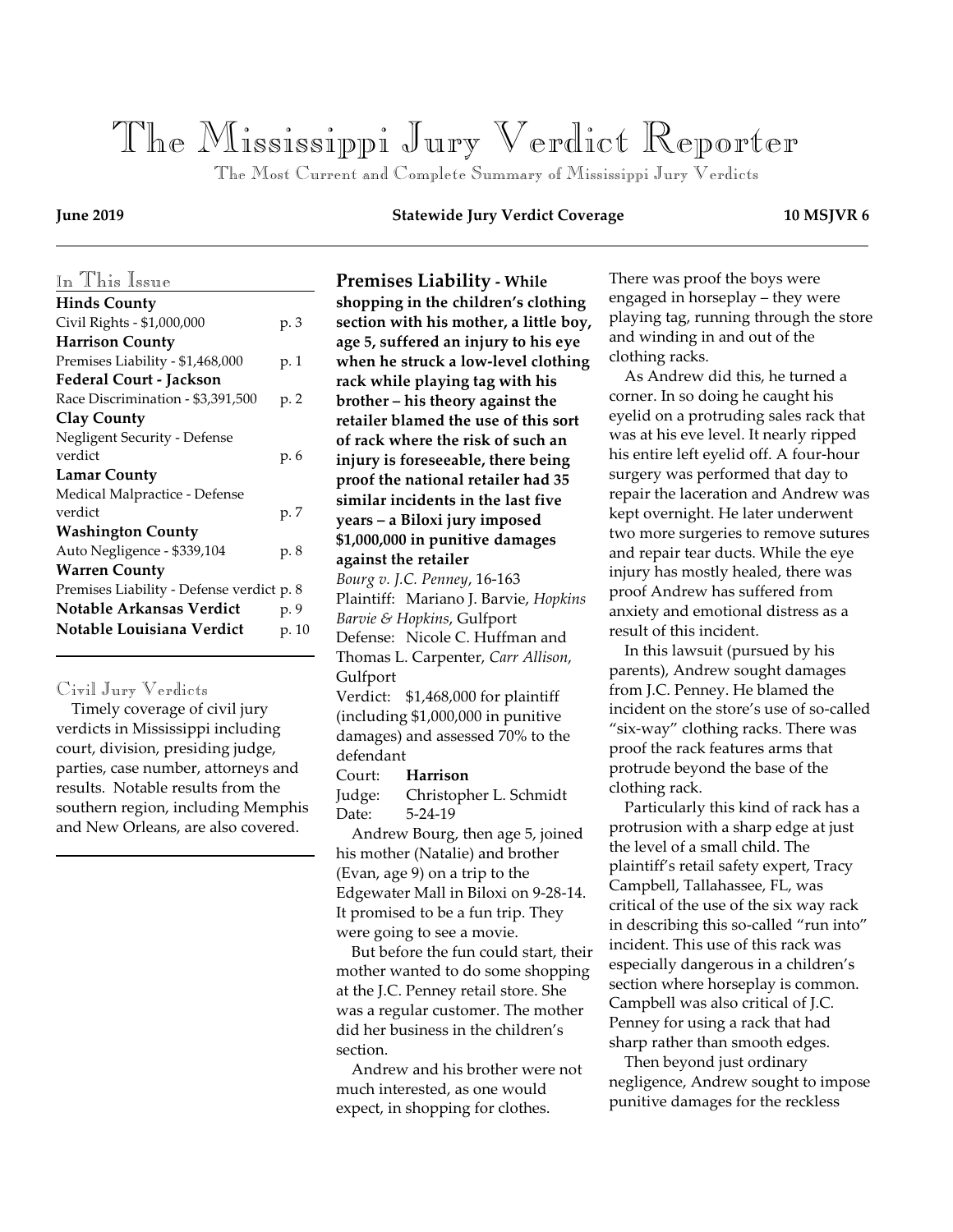

disregard of customer safety. He cited the danger of these sorts of racks was profound and that J.C. Penney knew about it. The plaintiff presented proof of some 35 similar incidents across the country at J.C. Penney stores.

 J.C. Penney initially removed the case to federal court on a diversity basis. However as the plaintiff had also sued a store manager (a Mississippi resident), the federal court remanded the case to state court.

 J.C. Penney defended on the merits that the use of a six-way rack was normal, reasonable and in fact they were the industry standard. Moreover the arms of the rack were not jagged or otherwise dangerous. A defense retail safety expert was Tara Amenson, Charlotte, NC. The defense also implicated the mother's failure to supervise the boys, there being proof they were exceptionally boisterous, a store manager even correcting the children in the minutes before this incident.



*Mariano Barvie for the plaintiff The Six-Way Sales Rack in question*

 This case was tried for four days in Biloxi. The jury found against J.C. Penney on liability. It also found Andrew's mother was to blame. That

fault was assessed 70% to J.C. Penney and the remainder to his mother.

 Then to damages, the plaintiff took \$468,000. As the verdict itself is not a part of the court record, it is not clear exactly the amount of the verdict or if it was a "general" or a "specific" verdict.

 In any event the parties moved immediately to the punitive damages phase. The jury deliberated this issue and imposed punitives of \$1,000,000. The raw verdict totaled \$1,468,000. At the time of this report (two weeks post-trial), the original compensatory damages verdict is still not a part of the court record. The punitive damages portion is included. No judgment has been entered either. Presumably it would be for Andrew for the compensatory damages less 30% comparative fault plus the

approved amount (subject to the state's punitive damages scheme) of the punitive damages. **Case Documents:** [Defense Summary Judgment Motion](http://juryverdicts.net/BourgDSJMot.pdf) [Court's Punitive Damage Jury](http://juryverdicts.net/BourgPunJV.pdf) [Instructions and Jury Verdict](http://juryverdicts.net/BourgPunJV.pdf)

**Race Discrimination - Five exotic dancers, who worked at a Jackson strip club, alleged a broad pattern of race discrimination at the club in terms of scheduling, wages and working conditions – the trial court granted summary judgment on liability for the plaintiffs and the case proceeded to trial on damages, the plaintiffs taking awards ranging from \$420,450 to \$1,009,200 all totaling \$3.391 million** *Williams et al v. Danny's Downtown Cabaret*, 3:16-769 Plaintiff: Alysia D. Franklin, Christopher Wooley and Gerald L. Miller, *EEOC*, Birmingham, AL Defense: William C. Walter, Hattiesburg Verdict: \$3,391,550 for five plaintiffs ranging from \$420,450 to \$1,009,200 Federal: **Jackson** Judge: Henry T. Wingate Date: 5-14-19

 Danny Owens became well-known as the Strip Club King of Memphis, TN. His network of strip clubs stretched all the way to Jackson. He operated Danny's Downtown Cabaret. His career was interrupted in the 1990s by a federal conviction in Memphis (upheld by the Sixth Circuit) on gambling, prostitution and money laundering charges. Owens received a long sentence in a federal prison.

 Owens continued to operate his businesses from federal prison. There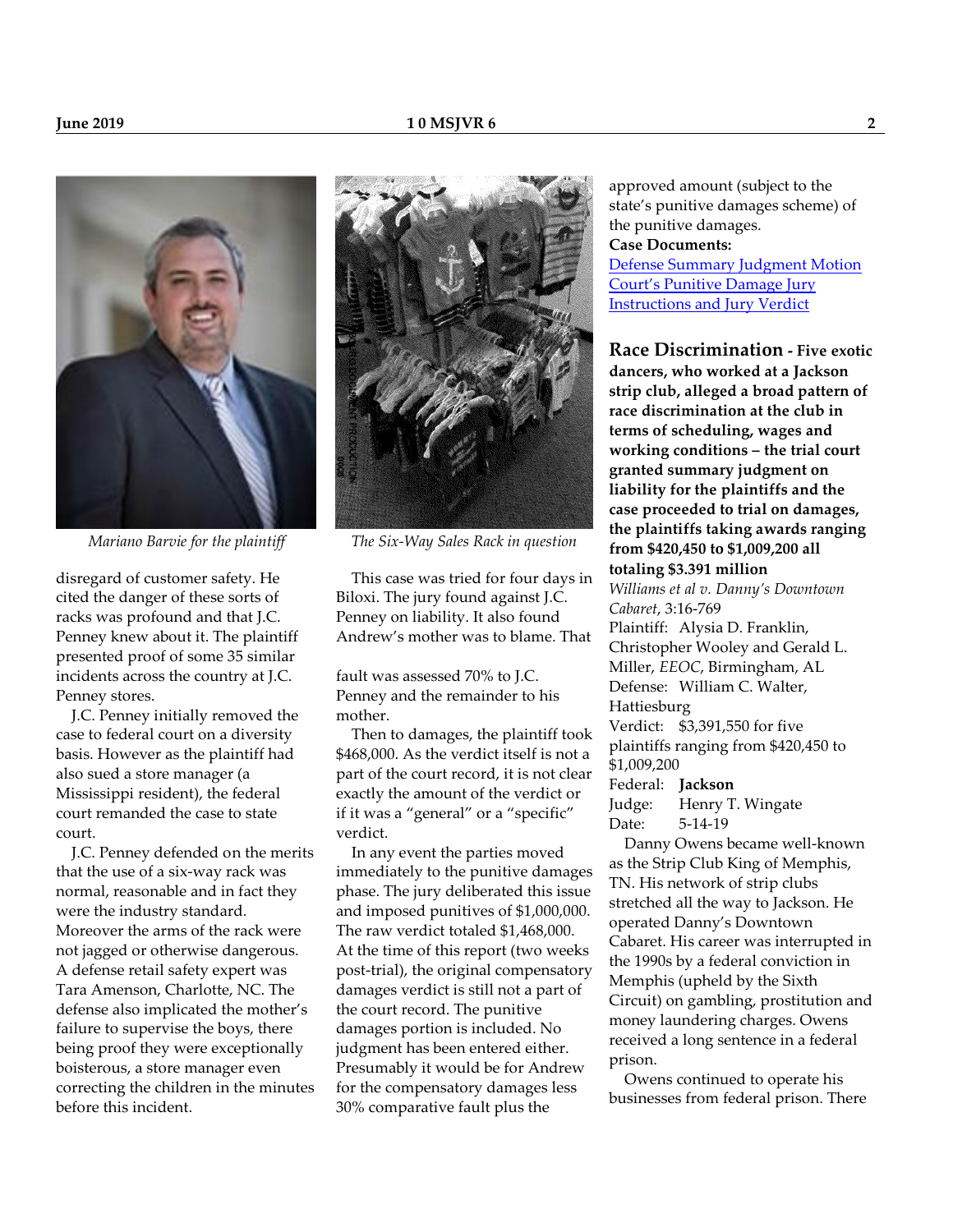was proof he would make daily calls to check in on the progress of his strip clubs. This litigation would concern the operation of his Jackson businesses.

 The five plaintiffs in this case, Ashley Williams, Adrea Williams, Sharday Moss, Jordyn Riddle and Latoria Garner, all worked as exotic dancers at Danny's Cabaret for varying periods between 2006 and 2016. All are black. They alleged a broad pattern of race discrimination was in effect at their place of employment as operated by Danny (from prison and then after his release in 2016) and his son, Dax.

 Black dancers were held to a strict schedule and would be fined if they missed a day. White dancers could just show up. Black dancers couldn't make their own schedule – white ones could. There was also a "quota" of black dancers at any time and if there were too many at work (in proportion to white dancers), the black ones were sent home.

 Danny's Cabaret also operated a sister club across the street known as Black Diamonds. This club was designed by the company to appeal to black customers. The plaintiffs in this case were forced to take hours at Black Diamonds even though the pay was less (earned from lap dances) and the working conditions inferior. Essentially it represented a pay cut to be banished to the "black" club across the street.

 There was also proof that Danny's Cabaret charged black customers more money to enter the club than whites. This was all on top of proof from the dancers that they were regularly subjected to racially derogatory language and remarks. As the case was tried, each of the plaintiffs sought compensatory and

punitive damages.

 As the litigation progressed, Judge Wingate simplified matters. He granted a summary judgment on liability for the plaintiffs. The case would be heard on damages only. The defendants had raised a variety of defenses related to the identification of the proper party defendant, there being a confusing labyrinth of ownership and title as to Danny's Cabaret. That was ultimately a moot issue by the time of trial.

 This case was tried for two weeks on damages. The court's instructions asked if the plaintiffs were entitled to damages as a result of the defendant's actions. The answer was yes.

 Each of the five plaintiffs took an award for past and future emotional suffering as well as back pay. Those awards were different as to each plaintiff. The jury made identical \$300,000 punitive damage awards to all five plaintiffs.

 The combined verdicts for the plaintiffs totaled \$3,391,550. They were broken down as follows: Ashley - \$445,400 Adrea - \$840,000 Sharday - \$676,500 Jordyn - \$420,450 Latoria - \$1,009,200 At the time of this report a few weeks after the trial, no judgment had been entered.

**Case Documents:** [Summary Judgment Order](http://juryverdicts.net/EEOCMSSJO.pdf)

[The Jury Verdict](http://juryverdicts.net/EEOCMSJV.pdf)

**Civil Rights - Having received a call from a resident who reported a prowler, he Jackson Police botched the call from the 911 dispatch all the way to the police who arrived and failed to make contact with the caller – in fact the prowler was now inside and preparing to murder the caller, her body being found the next day – the estate sued the city and alleged both negligence and a civil rights violation – the cases were tried together, a jury ruling on the civil rights counts, the state Tort Claims Act count being tried as a bench trial** *Harrion v. City of Jackson*, 15-259 Plaintiff: Dennis C. Sweet, III, Eduardo A. Flechas and Dennis C. Sweet, IV, *Sweet & Associates*, Jackson Defense: J. Richard Davis, *Assistant City Attorney*, Jackson Verdict: \$1,000,000 for plaintiff Court: **Hinds** Judge: Adrienne Wooten Date: 5-21-19

 Ruth Harrion, age 67 and described as a beloved mother and grandmother, was home alone at her residence on Kings Road Avenue in Jackson. Her home is on the north side of town, just off I-220 near Medgar Evers Boulevard. Harrion detected a man walking around her home late on the night of 7-14-14.

 Harrion called 911 at 2:23 a.m. and spoke to a dispatcher, Debra Goldman. Harrion reported that "there [sic] a prowler around my house." Goldman reported it as a priority call and two Jackson police officers, Tommie Heard and Derrick Evans, were dispatched to Harrion's home. They were sent within two minutes of the call and arrived six minutes later. Goldman hung up with Harrion.

 The police arrived at Harrion's home. It was dark and apparently no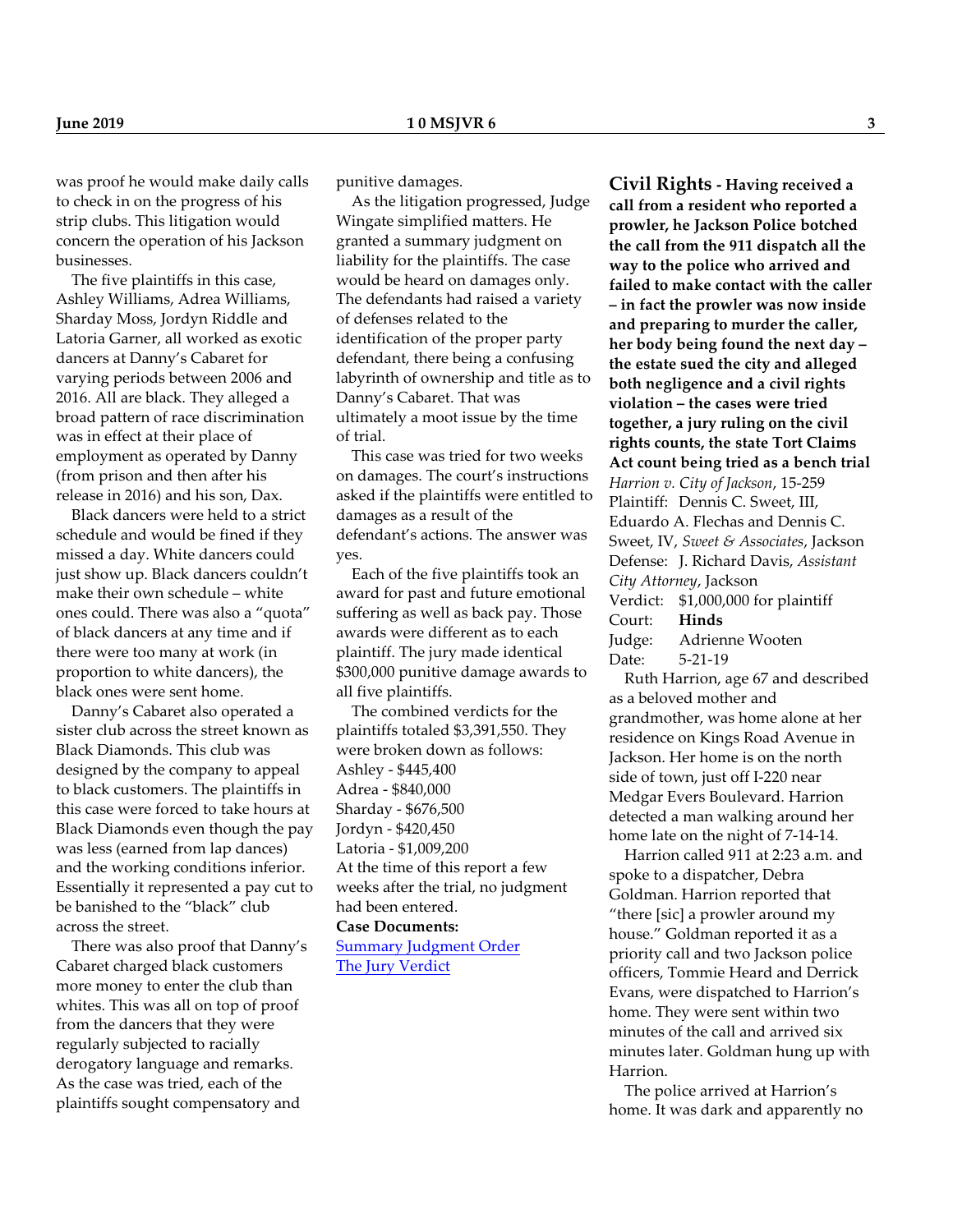## \* \* \* The 8th Edition is Here\* \* \* **Do you have your copy yet?** The MSJVR 2018 Year in Review

We've completed a full year of verdict reports in Mississippi and our Year in Review has been published. At 300 pp. and including all of our jury verdict reports from last year, it is the definitive last word on trial litigation. Even better the 2018 edition summarizes **EIGHT** years of data.

It summarizes, parses and dissects jury trial results in all sorts of ways, including 20 different reports. How did plaintiffs do in medical cases in 2018? For the last eight years? It's all in there. Who tries the most cases? Which firm does? It is a virtual jury trial encyclopedia and it's been described as essential reading for trial lawyers.

Order yours today for just \$309.00 (Print or PDF).

*Don't guess the value of your case Read the Book and know what it's worth.*

#### **[Order the MsJVR 2018 Year in Review](http://store.juryverdicts.net/ormi20yeinre.html)**

*This volume is just \$309.00 Call us toll-free at 1-866-228-2447 to pay by credit card* **Available in both a Print Edition and PDF Format**

one was at home. The police knocked on the door. There was no answer. They were able to observe the backyard was fenced. After poking around for 20 minutes or so, the police left. They'd found no evidence of a prowler.

 In fact the prowler was now inside the home and had assaulted Harrion. His name was Alonzo Stewart. He was Harrion's neighbor. Stewart would later explain he was inside the home and heard the police outside trying to make contact with the doomed Harrion.

 There was evidence Stewart brutally assaulted and murdered

Harrion. She was beaten, strangled and shot in the face. Harrion's neck was also broken and there was evidence of sexual assault. Her body was found 11 hours later by a family member.

 Stewart was picked up for the crime several days later. While charged with capital murder, Stewart has not yet been tried in part because of issues about his mental competency.

 Harrion's death shocked Jackson. A week later the city's police chief, Lindsey Horton, apologized for the actions of the police officers in failing to search the perimeter of her home and make contact with Harrion. He also suddenly resigned.

 Harrion's estate, representing her adult six children, sued the City of Jackson and presented two counts. The first was a Tort Claims Act alleging reckless disregard. The second was founded in civil rights, the police and Jackson dispatch violating her constitutional rights to due process as guaranteed by the  $14^{\rm th}$ Amendment in failing to intervene and protect her.

 While the claims were different, they shared the same predicate. Namely, the police response was botched from the beginning. First the dispatcher violated protocol in handling the call. That included not staying on the phone with Harrion until the situation was resolved. The police response at Harrion's home was equally inadequate – they never made contact with Harrion or otherwise cleared the call.

 It was not enough to just knock on the door and look over the fence. The plaintiff postured that if policy had been followed and contact made, more likely than not, Harrion would have survived.

 The City of Jackson denied fault and postured that there was no evidence of a constitutional violation. The defense cited that Goldman treated the call as a high priority and the officers were promptly dispatched to the scene. The sole tortfeasor, the government argued, was Stewart who assaulted and murdered Harrion.

 Because of the duality of the estate's claim, presenting a federal civil rights count predicated on § 1983 as well as a Tort Claims Act count, there was an interesting trial arrangement. The § 1983 claim would be tried to a jury. The state law claim would be tried at the same time with Judge Wooten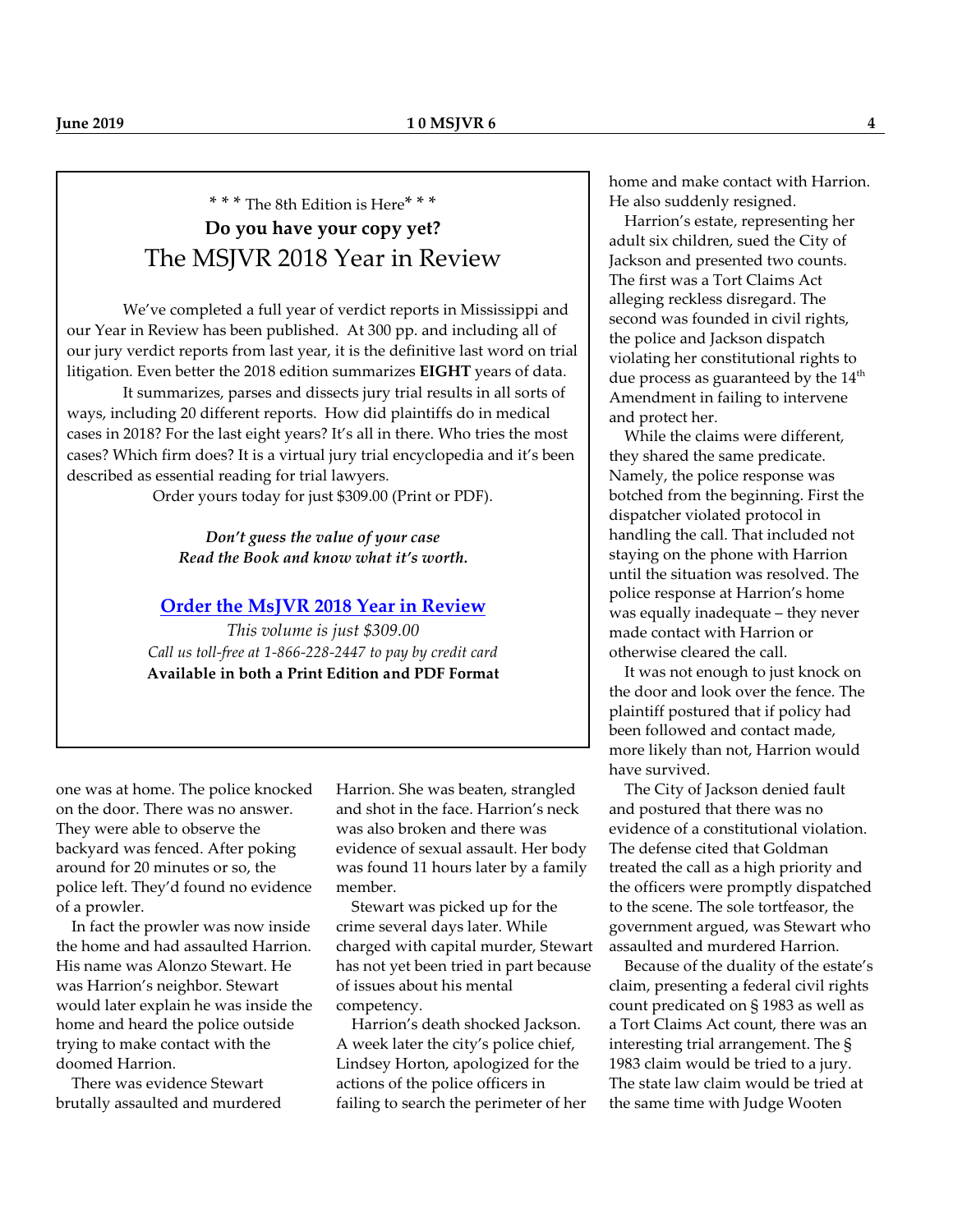|               | Have you tried a case lately? We are traveling all over the state and communicating with court<br>personnel, but if we know about a verdict, we'll get on it right away<br>Let us know about it at the |  |
|---------------|--------------------------------------------------------------------------------------------------------------------------------------------------------------------------------------------------------|--|
|               | Mississippi Jury Verdict Reporter                                                                                                                                                                      |  |
| Case Style    | <u> 1989 - Johann Stoff, amerikansk politiker (* 1908)</u>                                                                                                                                             |  |
| Jurisdiction  |                                                                                                                                                                                                        |  |
| Trial Judge   |                                                                                                                                                                                                        |  |
| Verdict       |                                                                                                                                                                                                        |  |
| For plaintiff |                                                                                                                                                                                                        |  |
| For defense   | __________________________________(Name, City, Firm)                                                                                                                                                   |  |
|               |                                                                                                                                                                                                        |  |
|               |                                                                                                                                                                                                        |  |
|               |                                                                                                                                                                                                        |  |
|               |                                                                                                                                                                                                        |  |
|               |                                                                                                                                                                                                        |  |
|               | Return to the Mississippi Jury Verdict Reporter or use any other format to reach us with verdict news                                                                                                  |  |
|               | Call us toll-free at 1-866-228-2447<br>Email to: info@juryverdicts.net                                                                                                                                 |  |

acting as the fact finder. There was also a key distinction as the burden of proof on the state law claim was the much higher "reckless disregard" standard.

 That trial was conducted for five days. The jury got the case and deliberated for almost two hours. It found for the estate on the civil rights count and awarded \$1,000,000 in damages. However the record in the

case has been poorly maintained. The verdict is not a part of the record, nor are the court's instructions. In fact there is no indication in the court record at all that there was even a jury trial.

 There has been no judgment entered yet either. The parties have since been begun the process of preparing proposed findings of fact on the state law claim. Notably the

defendant has argued that whatever mistakes were made by the City of Jackson, they did not rise to the level of reckless disregard. At the time of this report, the government had filed its findings, while the estate had not. The case is pending.

#### **Case Documents:**

[Defense Proposed Findings of Fact](http://juryverdicts.net/HarrionDFof.pdf)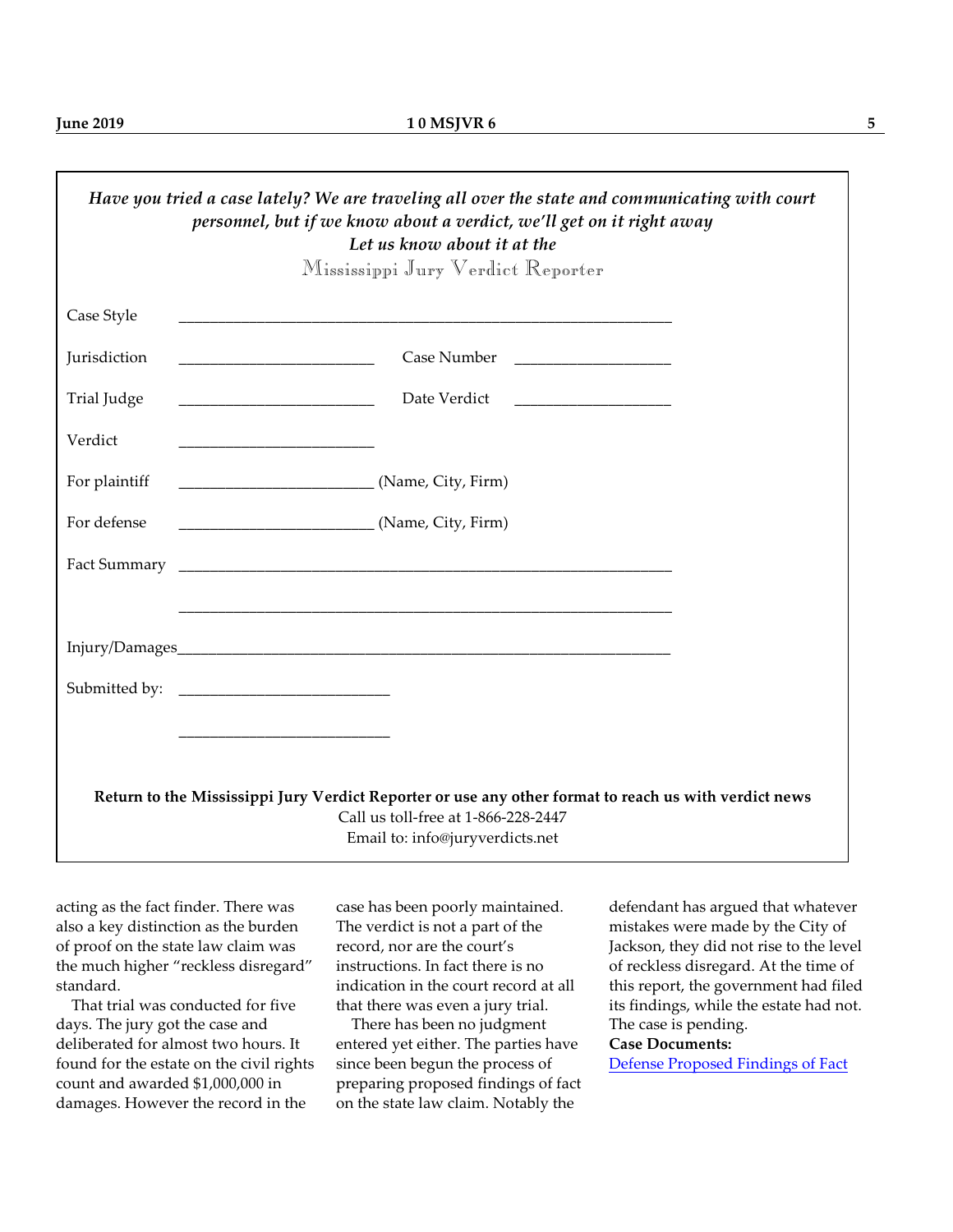**Negligent Security - Two war veterans met for a night of drinking in West Point – when the bars closed and the party moved to the Huddle House, the men (they are white) were beaten in the parking lot (one very severely) after exchanging racial banter with fellow Huddle House patrons – in this lawsuit the veterans presented a negligent security theory against the restaurant**

*Weems et al v. Huddle House*, 15-66 Plaintiff: Edward Blackmon, Jr., Bradford J. Blackmon, *Blackmon & Blackmon*, Canton, David C. Owen, Columbus, MS and Amanda K. Meadows, Columbus Defense: John B. Brady, *Mitchell McNutt & Sams*, Tupelo and Willie T. Abston, Flowood for Huddle House Robert Haughton, Columbus for Security Guard Avant Verdict: Defense verdict on liability Court: **Clay** Judge: Lee J. Howard Date: 5-2-19

 Ralph Weems, then age 32 and a war veteran, met a buddy, David Knighten, also a veteran for a night of drinking in West Point, MS on 8- 22-14. The pair had seen a lot in their decorated service in Afghanistan and other international locations. Both were disabled by their military service related to post-traumatic stress.

 The pair were joined by a designated driver, Christina Sparks, and they made the rounds of West Point bars. That included a stint at The Pony. There was proof Weems was intoxicated and passed out at one point at The Pony.

 The clubs were closing down and the group went to Waffle House to eat. They recalled an ominous

warning as they went inside. Weems and Knighten, who are white, were told there were racial tensions this evening at the Waffle House in part because of the infamous events concurrently happening in Ferguson, MO.

 Weems and Knighten (the plaintiffs) were unconcerned by the warning. They were military veterans who had served with people of color in all sorts of capacities all over the world.

 Despite that confidence, words were exchanged at the Waffle House between the plaintiffs and black patrons. There was proof Weems used racially charged language included the n-word. As things escalated at the Waffle House, Weems picked up bottles to defend himself. The black patrons picked up chairs.

 The police were called to the Waffle House and the tempest was diffused. All were given instructions to go home. The designated driver, Starks, had implored the police to let her take the obviously intoxicated Weems home rather than arrest him.

 In the minutes that followed, Weems prevailed on Starks to continue the evening. They went to another late night restaurant, Huddle House. It was now past two in the morning. There was another confrontation between the plaintiffs and black patrons. There was proof again that Weems used the n-word repeatedly.

 Huddle House had a security guard working that night, Anne Avant. Avant was moonlighting, her day job being a local jailer and auxiliary West Point cop. Avant told the men to take it outside. They did just that.

Several men jumped Weems in the

parking lot and his head hit the ground violently. They then began to kick him. When Knighten was knocked down, his shirt moved so that the attackers could see he was carrying a pistol. They fled. Three of the Weems assailants were later apprehended and pled guilty regarding the assault.

 Weems was badly hurt in the attack and suffered a permanent brain injury. He now lives in a rehabilitation hospital in Louisiana and will require care for the rest of his life. His damages were enormous and were quantified by several experts including, Dr. Howard Katz, Physical Medicine, Aaron Wolfson, Life Care Plan, Metairie, LA and Bill Brister, Economist. His total damages were quantified at \$15,000,000.

 Knighten has improved from his injuries sustained in the attack but there was proof his pre-existing posttraumatic stress was made worse. His medicals were \$66,000 and he sought half-a-million more dollars in noneconomic damages.

 In this lawsuit the plaintiffs sued Litco (the parent of Huddle House) and presented a negligent security theory. Avant was also sued individually and had her own counsel throughout the litigation.

 The plaintiff's theory blamed Huddle House for trying to cash in on West Point's so-called "Club Night." When the bars close down, the theory went, hundreds of patrons come to eat and Huddle House cashes in. Despite the late night environment mixed with alcohol, the plaintiffs argued, the security was inadequate.

 While it was true that Huddle House had a security guard, it was argued her efforts were inadequate. In confronting an emergency, Avant's instructions were to call her District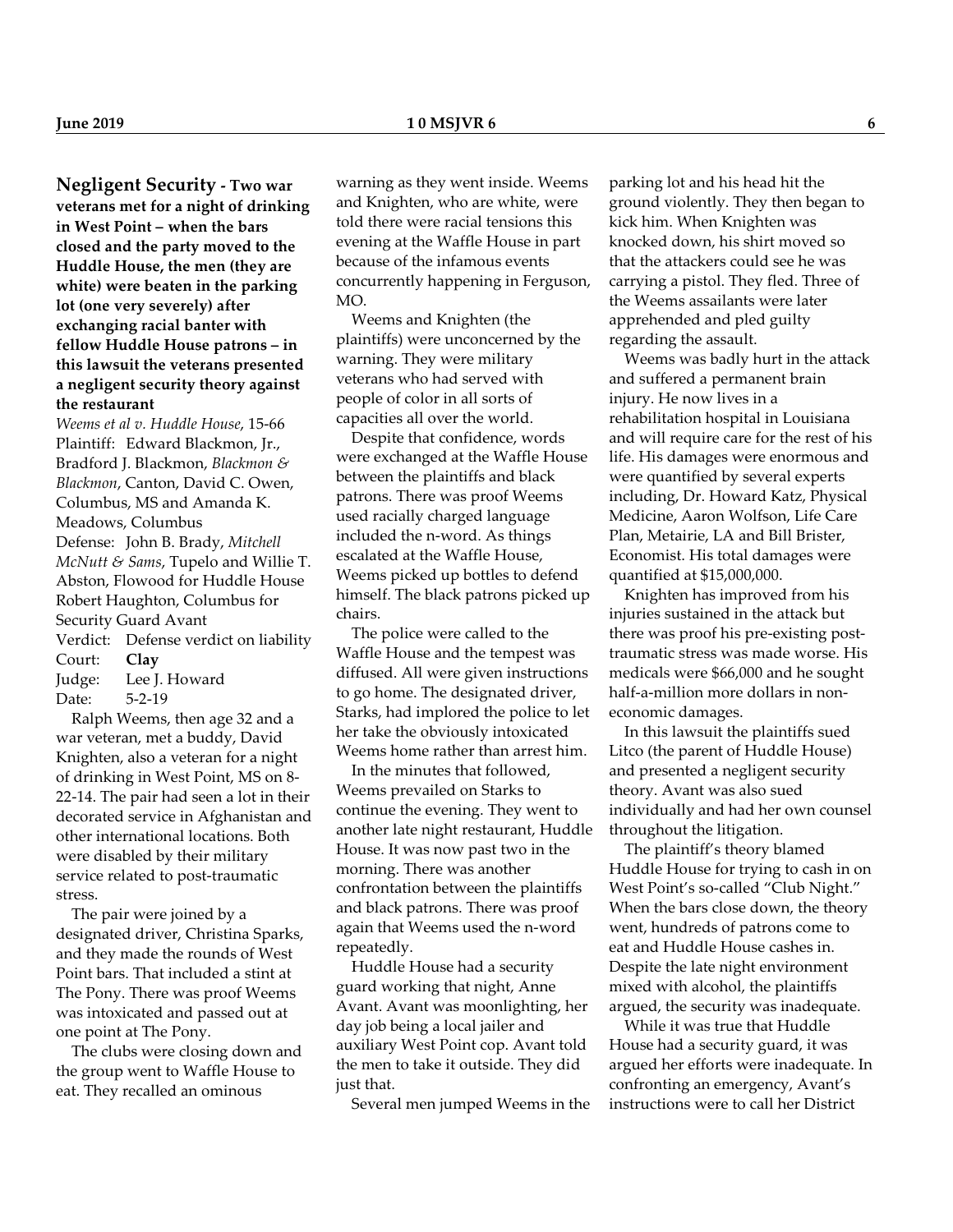Manager as opposed to the police. Then in this circumstance, her only reaction was to send the already combative patrons outside to settle the matter. She took no steps to protect Weems or Knighten. The plaintiff's security expert was John Tisdale, Jackson.

 Huddle House defended that Weems and Knighten were to blame for the incident. It cited a combination of their intoxication and Weems' use of racist language. He went looking for a fight, attorney Abston told the jury in closing arguments, and he found one. Huddle House also denied there was any atmosphere of violence at the restaurant or that it could have foreseen this assault. A defense security expert was Bruce Jacobs, Allen, TX. Avant too defended that she did her job in controlling the situation as she perceived it.

 The plaintiffs countered that Huddle House was doing all it could to deflect blame in the case. Their attorney, Blackmon, told the jury that they were more concerned with making money than keeping their patrons safe. They essentially crossed their fingers and hoped – Blackmon further explained the use of the nword did not excuse Huddle House's duty to provide a safe environment. A single phone call, Blackmon argued, would have saved the plaintiffs from this attack.

 Key proof in the case was the surveillance video from the Huddle House. While it provided a broader look at what happened, the attorneys for both sides told the jury to look to the testimony to fill in the gaps.

 This case was racially charged from start to finish. As the jury was being selected, Huddle House used three of four strikes on white jurors. The plaintiffs made a *Batson* challenge, the restaurant then defending their decision to strike. This was the interesting reverse-*Batson* case where a civil defendant sought to strike white jurors and have a jury panel with a larger minority representation. Ultimately the jury that was impaneled had eight black members and four who were white.

 The case was tried for several weeks and was in court for a total of 11 days. The jury deliberated less than thirty minutes. The court's primary instruction asked if Huddle House or Avant was at fault. The answer was no and then jury did not reach the duties of "other parties", the plaintiffs, apportionment or damages. A defense judgment was entered.

#### **Case Documents:**

[Defense Motion for Summary](http://juryverdicts.net/RalphWeemsDSJ.pdf) **[Judgment](http://juryverdicts.net/RalphWeemsDSJ.pdf)** [Plaintiff Summary Judgment Reply](http://juryverdicts.net/RalphWeemsPSJReply.pdf) [The Jury Verdict](http://juryverdicts.net/RalphWeemsJV.pdf)

**Medical Malpractice - An anesthesiologist was blamed for error in failing to secure the plaintiff's airway after a five vessel bypass surgery** *Hayden v. Painter*, 13-102 Plaintiff: James D. Dukes and Seth M. Hunter, *Dukes Dukes & Hunter*, Hattiesburg

Defense: Romney E. Entrekin, Richard O. Burson, P. Grayson Lacey, Jr. and Benjamin B. Morgan, *Burson Entrekin Orr Mitchell & Lacey*, Laurel

Verdict: Defense verdict on liability Court: **Lamar** Judge: Claiborne McDonald, IV

Date: 5-21-19

James Hayden, age 65, underwent

a five vessel bypass surgery on 4-23- 13. It was performed by Dr. Joseph Rubelowsky at Wesley Medical Center. The defendant in this case, Dr. Christopher Painter, provided anesthesia during the surgery. The surgery itself was uneventful.

 A routine chest x-ray was taken following the surgery and it indicated the endotracheal tube was improperly placed. Painter was consulted and attempted to advance the tube. This led to the loss of Hayden's airway.

 Painter undertook efforts to regain the airway and was ultimately successful. However Hayden was not fully oxygenated for a period and this led to cardiac arrest and an anoxic brain injury. His condition deteriorated over the next few days and he died four days later when life support was removed.

 The Hayden estate sued Painter and alleged error by him in mismanaging the airway. His expert, Dr. Stanley Hall, Anesthesia, New Orleans, LA, was critical of Painter in assessing and replacing the tube. Particularly in facing the emergency of a compromised airway, Painter lacked a plan to restore it – this was especially important as Painter knew that the morbidly obese Hayden had a difficult airway. An economist for the estate who valued the decedent's economic loss was George Carter.

 Painter defended that when he arrived at the bedside, he immediately identified that the tube was inadvertently misplaced and that it was an emergency. He then took appropriate steps to restore the airway.

 Painter's experts explained medicine is not an exact science and that he acted reasonably. Particularly, Painter was not to blame for the initial loss of the airway and then in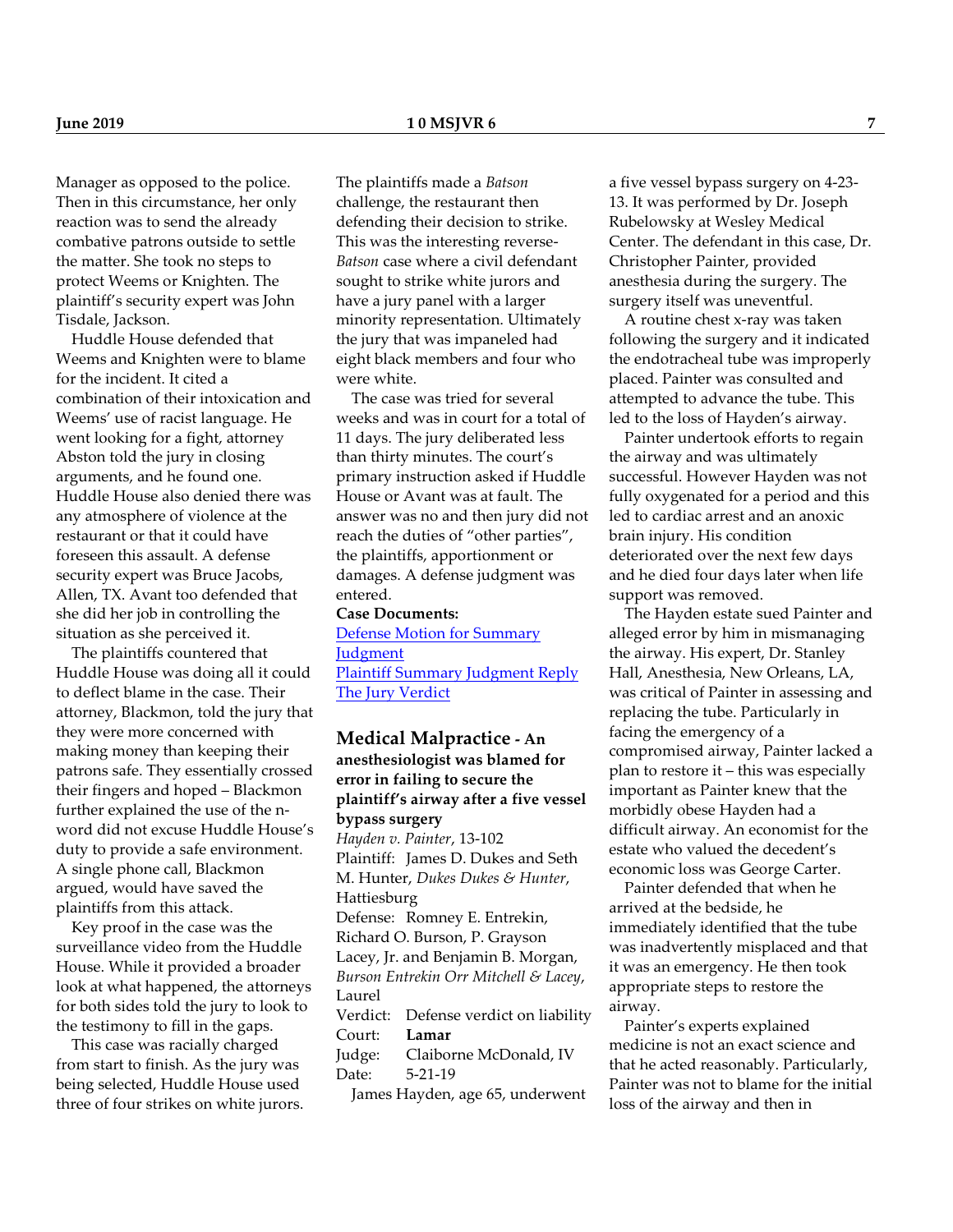confronting that emergency, he couldn't know the tube was irreparably compromised.

 The defense experts were Dr. John Cooper, Anesthesia, Houston, TX and Dr. Steven Songer, Critical Care Medicine, Hattiesburg. Songer particularly focused that because of his co-morbidities, including obesity, Hayden already had a very limited reserve when confronting this emergency. The plaintiff countered that the whole crux of the case came down to Painter's emergency response, it being argued that the doctor didn't have a plan in place already to confront the loss of the airway.

 This case was tried for a week in Purvis. The jury returned a handwritten verdict for Painter and the estate took nothing. A defense judgment was entered. **Case Documents:** [The Pretrial Order](http://juryverdicts.net/JamesHaydenPTO.pdf)

**Auto Negligence - A minor right-of-way collision in a Sonic parking lot left the plaintiff with a high grade partial tear of her shoulder – she later underwent three repair surgeries – a Greenville jury awarded the plaintiffs economic damages of \$250,000** *Patton v. Hilpert*, 16-38 Plaintiff: Edward "Ted" P. Connell, Jr. and Charles M. Merkel, Jr., *Merkel & Cocke*, Clarksdale Defense: Brandon I. Dorsey, *Alexander Law Firm*, Jackson Verdict: \$339,104 for plaintiff Court: **Washington** Judge: Richard Smith Date: 5-16-19

 There was a right-of-way collision in a Sonic parking lot on 1-17-14 in Leland, MS. The defendant, John

Hilpert, was exiting the parking lot. He was preparing to exit onto Hwy 82. Hilpert then made a decision to turn his vehicle to the right to throw away some garbage in a trash can.

 At just this moment, the plaintiff, Vanessa Patton, was exiting the parking lot too. She pulled to the right side of Hilpert to turn out. Just as she did this, Hilpert made his right turn and struck her vehicle. Hilpert never saw Patton's vehicle before the crash. The impact resulted in minor damage.

 Patton has since treated for a high grade partial tear of her shoulder. She later underwent three surgical repairs and a six percent impairment was assigned. Her medical bills were \$80,871 and she claimed \$8,233 more for mileage.

 In this lawsuit Patton sought damages from Hilpert. She developed her causation proof from her treating orthopedist, Dr. James Ramsey. While the crash was minor, he related her shoulder injury to the crash and noted, (1) she had no prior shoulder pain, and (2) the injury was identified in an MRI taken soon after the crash.

 Hilpert contested liability and implicated the plaintiff's own comparative fault. He also challenged causation and argued this wreck was too minor to have led to a serious injury.

 This case was tried for two days and the jury deliberated 75 minutes. The jury in this case found Hilpert solely at fault. Patton took her specials of \$89,104 plus \$250,000 more for non-economic damages. The verdict totaled \$339,104. A consistent judgment was entered. Hilpert has since filed a barebones motion for a new trial. That motion is pending.

**Case Documents:** [The Pretrial Order](http://juryverdicts.net/VanessaPattonPTO.pdf) [Final Judgment](http://juryverdicts.net/VanessaPattonJO.pdf)

**Premises Liability - As the plaintiff sat down on a chair at a slot machine, it malfunctioned and suddenly lowered, that movement calling the plaintiff to fall from the chair and break her leg** *Jackson v. Ameristar Casino Vicksburg*, 17-107

Plaintiff: James W. Nobles, Jr., Clinton Defense: Timothy D. Moore, Ridgeland Verdict: Defense verdict on liability Court: **Warren** Judge: M. James Chaney, Jr. Date: 5-24-19 Ronda Jackson was a patron on 8-

20-17 at the Ameristar Casino Vicksburg. She and her husband came to the casino after receiving a mailer inviting them to drink and gamble. Jackson decided to play the casino's penny slots.

 The slot machines have so-called slot chairs in front of them. These chairs feature gas canisters that permit the chairs to go up and down, as controlled by the customer, to the desired height to see the gambling machine. There was proof this chair (as a part of a large buy of 400 chairs) was purchased in 2008. The chair was in continuous service from that time until Jackson sat there in 2017.

 A moment later as Jackson sat on the chair, it suddenly "bottomed out" because of a malfunction in the gas canister. This caused Jackson to fall from the chair. She sustained a broken femur near her hip in the fall. Her medical bills were \$46,391.

 Jackson sued Ameristar and alleged negligence in failing to maintain the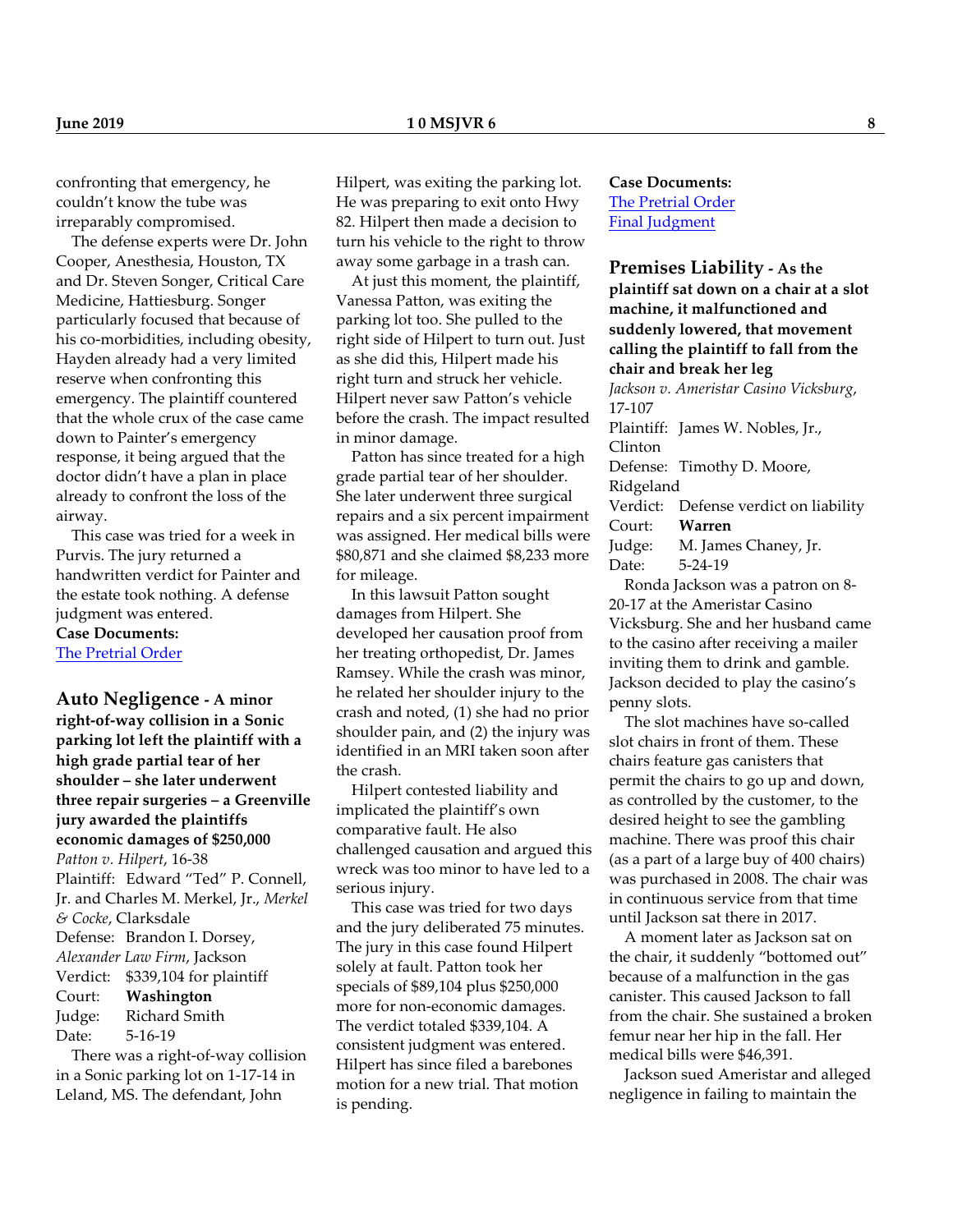chair. She argued that in the nearly ten years of service of this chair, there was no inspection or maintenance of it. This culminated with it bottoming out and occasioning Jackson's injuries.

 Ameristar denied there was any defect with the chair. It also postured the slot chairs, including this one, were regularly inspected. The defense suggested that Jackson simply fell out of the chair as she failed to sit squarely. Ameristar pointed to surveillance video which it argued supported its version of events.

 The jury in this case returned a handwritten verdict for Ameristar on liability and Jackson took nothing. A defense judgment was entered.

#### **Case Documents:**

[The Pretrial Order](http://juryverdicts.net/RondaJacksonPTO.pdf)

**A Notable Arkansas Verdict**

**Products Liability - A fireman suffered burn injuries when his ostensibly custom made fire jacket failed to protect him as he fought a fire**

*Wesby v. Globe et al*, 3:16-235 Plaintiff: Keith R. Mitnik and T. Michael Morgan, Orlando, FL and Peter B. Gee, Jr., Memphis, TN all of *Morgan & Morgan* Defense: Donald H. Bacon, *Friday Eldredge & Clark*, Little Rock, AR for Casco; Kevin D. Bernstein, *Spicer Rudstrom*, Memphis, TN for Globe Verdict: \$1,500,000 for plaintiff assessed 62.5% to Casco; Defense verdict for Globe Court: Federal Court **Jonesboro, Arkansas** Judge: D.P. Marshall, Jr.

Date: 4-12-19 Damien Wesby was hired as a

firefighter by the West Memphis (AR) Fire Department. As a part of his employment, Wesby was provided with a fireman's coat. It was described as a G-Xtreme Turnout Coat. The coat was made (using custom measurements) by Globe Manufacturing and distributed by Casco.

 The fire coat was delivered and Wesby had it for some seven months. Apparently Wesby thought the coat was a good fit. It is important to note that the fit was not easy to make for Wesby because of his "bodybuilder" type build with muscular arms.

 The key event in this case occurred on 4-12-15. Wesby responded to a house fire – this was seven months after the coat was delivered. As he moved through the flames (wearing his fire coat), he suffered burns to his arms, shoulders and ears. How had he suffered these burns when protected by the fire coat? Wesby explained it was a poor fit.

 Wesby sued Globe and Casco and alleged negligence in failing to provide him a fire coat that fit properly. His engineer expert was Elizabeth Buc. There was proof that Wesby suffered scarring and pain associated with his significant burn injuries.

 The defendants denied fault and postured that the coat was built to the measurements as provided by Wesby. Moreover if there was a problem with the fit, Wesby had the coat for seven months and said nothing. Wesby countered that he didn't know the fit was poor, Buc explaining Wesby wouldn't have appreciated the poor fit.

 This case was heard by a Jonesboro jury. It returned a mixed verdict on fault. The jury exonerated Globe, but found against Casco. Wesby was also

found at fault.

 The jury assessed that fault 62.5% to Casco and the remaining 37.5% to Wesby. While the record does not reflect it, the odd apportionment of fault is highly suggestive of a quotient method being employed. Then to damages, Wesby took \$1.5 million for medical bills. The jury rejected any award for pain and suffering and scarring. A consistent judgment was entered against Casco (and less comparative fault) in the sum of \$937,500.

 Wesby has since moved for a new trial. He has argued the verdict was inadequate in that it rejected noneconomic damages. The proof was uncontradicted that he was badly burned – the defense conceded as much – and yet there was no award of pain and suffering. The motion is pending.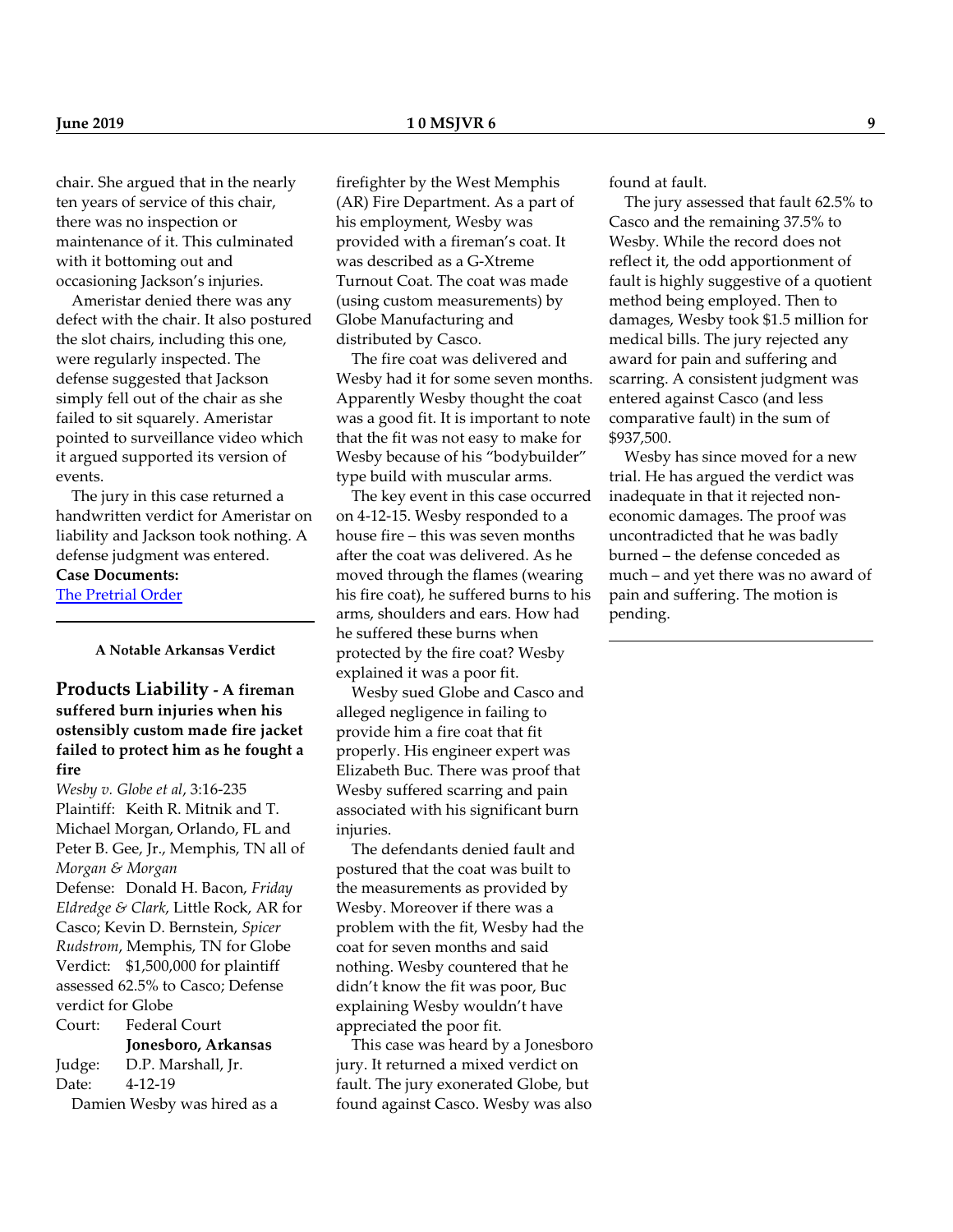**A Notable Louisiana Verdict**

**Utility Negligence - A**

**prominent Shreveport psychiatrist suffered fatal injuries when he went to light a cigar and he became engulfed in flames – the fire was linked to a leak in a natural gas line behind his turn-of-the-century home in an equally old cast iron gas pipe – his estate took substantial damages including a \$750,000 bystander award to his wife who witnessed the fire event**

*Williams v. CenterPoint Energy et al*, 600967

Plaintiff: Lee H. Ayres and J. Todd Brown, *Ayres Shelton Williams Benson & Paine*, Shreveport

Defense: G. Bruce Parkerson and James K. Ordeneaux, *Plauche Masterson Parkerson*, New Orleans and Vicki C. Warner, *Barham & Warner*, Shreveport for CenterPoint Jennifer P. McKay, *Colvin Smith & McKay*, Shreveport for City of Shreveport

Verdict: \$8,369,536 for plaintiff assessed 80% to Centerpoint (Jury) Defense verdict on liability for City of Shreveport (Bench)

|        | Parish: <b>Caddo Parish</b> |  |
|--------|-----------------------------|--|
|        | Shreveport, Louisiana       |  |
| Judge: | Michael A. Pitman           |  |
| Date:  | $3-29-19$                   |  |

 Dr. Richard Williams, age 65, was a prominent Shreveport psychiatrist on 7-31-16 when he retired to his back porch. He lived in a fashionable part of Shreveport on Fairfield Avenue in a large turn-of-the-century home. The neighborhood was served by natural gas.

 The natural gas provider, contracted through the City of Shreveport, was the Texas-based CenterPoint Energy. It delivered the natural gas to customers in cast iron pipes that were as old as the homes above them.

 In May of 2016 CenterPoint had been in the area making repairs to the line in the alley behind the Williams home. In the months after that repair, there were numerous complaints of a natural gas odor in the neighborhood. Williams too had complained. Finally there was proof the City of Shreveport was negligent in failing to manage a sinkhole, the sinkhole purportedly shifting the ground above the gas pipe and thereby contributing to the leak.

 Against this backdrop, Williams walked outside. He was about to light a cigar. At just that moment, his wife, Michelle, walked inside to get a bottle of wine. Williams lit the cigar.

 The flamed ignited natural gas fumes and engulfed Williams. His wife heard the boom and saw that Williams' entire upper body was essentially a wall of fire. There were additional explosions as gas ignited in a storage shed on the property.

 Williams himself did the best he could to put out the flames. He rolled on the ground. That didn't work and he then jumped in the family pool. His wife saw it all as she was on the phone with 911 in a panicked emergency call.

 Williams remained in the pool until emergency responders arrived. He was described as alert and conscious during the ambulance ride the hospital. The fire was extremely intense, there being proof of Williams' skin being found on the bricks on their home.

 Williams suffered horrific burns in the fire. While conscious at the scene and while transported to the hospital, he subsequently lost consciousness and was never able to

describe his versions of events. He died 82 days after the fire.

 In this lawsuit the Williams estate (representing his widow and one adult daughter), alleged negligence by both CenterPoint and Shreveport. The decedent's brother (John R. Williams) is an attorney at the Shreveport firm that represented the estate.

 The utility was blamed for failing to maintain and replace the century old cast iron gas pipes. This was especially so because of the earlier repair made that year and the complaints following that repair of a natural gas leak. The estate described a systematic failure by CenterPoint that led to this event.

 Shreveport too was blamed for its role in managing CenterPoint as the utility franchisee. Key experts for the plaintiff included Edward Ziegler, Natural Gas Operations, Rick Jones, Cause/Origin and Robert Bartlett, Metallurgy.

 The damages were significant in this case. There was proof that Williams, despite his age, had planned to continue his career. Beyond the decedent's pain and suffering, his widow sought not only her consortium interest but also damages as a bystander having witnessed the explosion and resulting injuries. One of Williams' adult daughters also sought consortium damages.

 This case was tried via a hybrid method. A jury would decide the case against CenterPoint. However while the proof would come in at the same time, Judge Pitman would rule on the claim against Shreveport.

 CenterPoint postured that it accepted its responsibility in the case. However it believed the City of Shreveport played a significant role in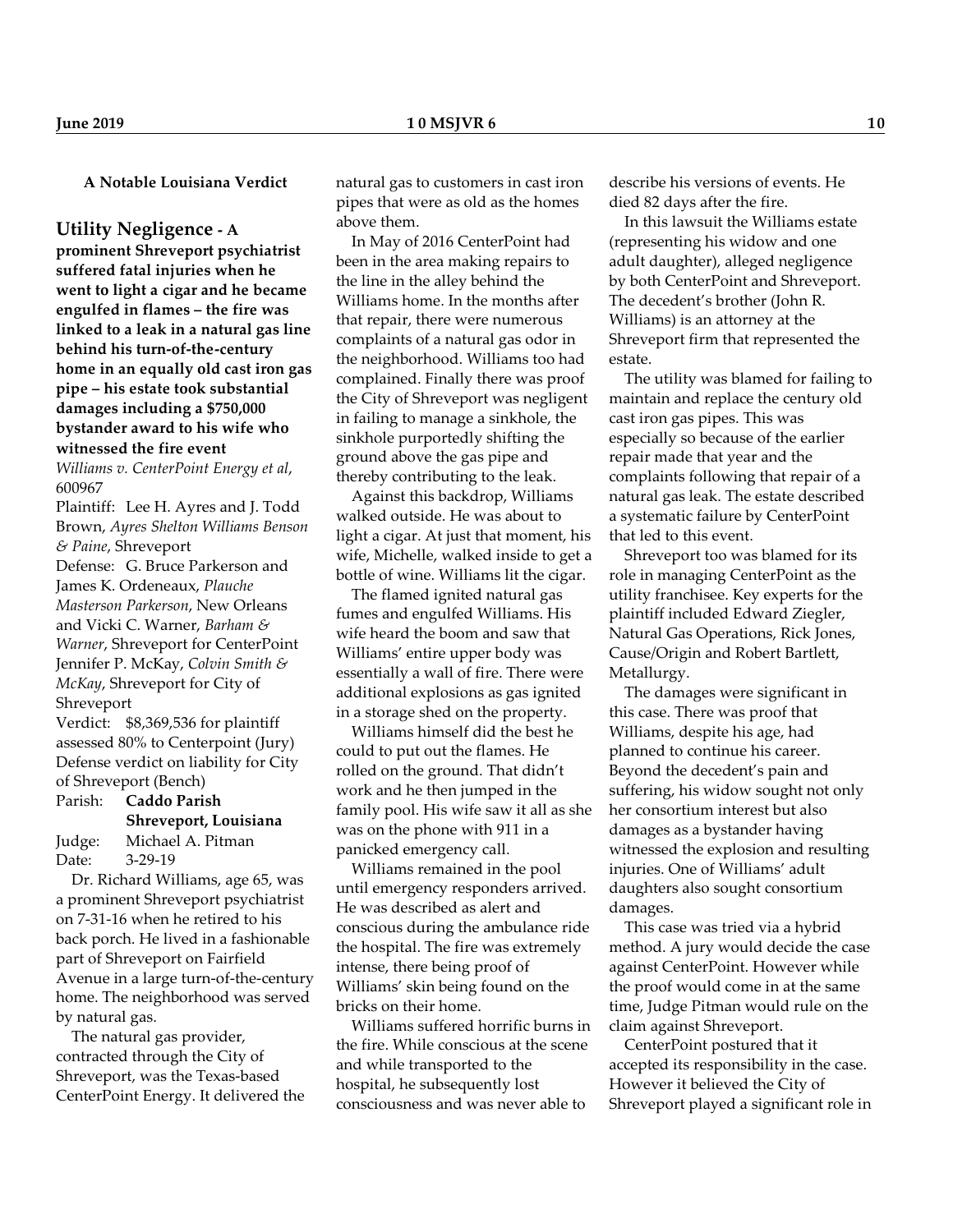the incident. CenterPoint cited the city's conduct regarding the sinkhole affected the soil and led to the leak. For its part, CenterPoint called the outcome a one-time freak occurrence. Shreveport denied any fault and blamed CenterPoint for the inadequate maintenance of the line and resulting explosion.

 The case was tried for 13 days. The jury's verdict was mixed on fault. It was assessed 80% to CenterPoint, 15% to Shreveport and 5% to Williams. It rejected any apportionment to the plaintiff's wife.

 Then moving to damages, the estate took \$1,203,346 in medicals. Williams' lost earnings were \$986,978. The funeral bill was \$7,129, the estate taking \$22,083 more for property damage.

 The jury valued Williams' pain and suffering and mental anguish (in separate categories) at \$1.75 million. His pre-death loss of enjoyment of life was \$100,000.

 The plaintiff's wife took \$750,000 each for her bystander and consortium interests. The daughter's consortium damages were \$1.2 million. The raw verdict totaled \$8,369,536.

 While the jury made its own finding, Judge Pitman came to a different result. It concluded Shreveport was not at fault. Thus in the final judgment, it was for the estate in the sum of \$6,695,629 against CenterPoint (the raw verdict less 20%) and then for Shreveport on the bench trial verdict. At the time of this report, no substantive post-trial motions had been filed.

#### **About Jury Verdict Publications**

 We have continually published civil jury verdict reporters around the country since June of 1997. We are unaffiliated with any organization, public or private or otherwise. Our singular mission to report civil jury trial results without favor, fairly presenting the positions of the parties, interesting trial practice and verdict results.

 Our current list of publications includes the:

Alabama Jury Verdict Reporter- 2001- Federal Jury Verdict Reporter - 2005- Indiana Jury Verdict Reporter - 2000- Kentucky Trial Court Review - 1997- Louisiana Jury Verdict Reporter - 2010- Mississippi Jury Verdict Reporter - 2010- Tennessee Jury Verdict Reporter - 2004-

 The Mississippi Jury Verdict Reporter is published at 9462 Brownsboro Road, No. 133, Louisville, Kentucky 40241. Phone at 502-339-8794 or 1-866-228-2447. Denise Miller, Publisher, Shannon Ragland, Editor and Aaron Spurling, Assistant Editor.

 Annual subscriptions are \$299.00 per year. E-Mail - Info@juryverdicts.net

*See the Mississippi Jury Verdict Reporter online at juryverdicts.net.*

L

 Reproduction in any form, including office copy machines, or publication in newsletters or reporters, in whole or in part, is forbidden and prohibited by law, except where advance written permission is granted. Copyright © 2019 All Rights Reserved, The Mississippi Jury Verdict Reporter.